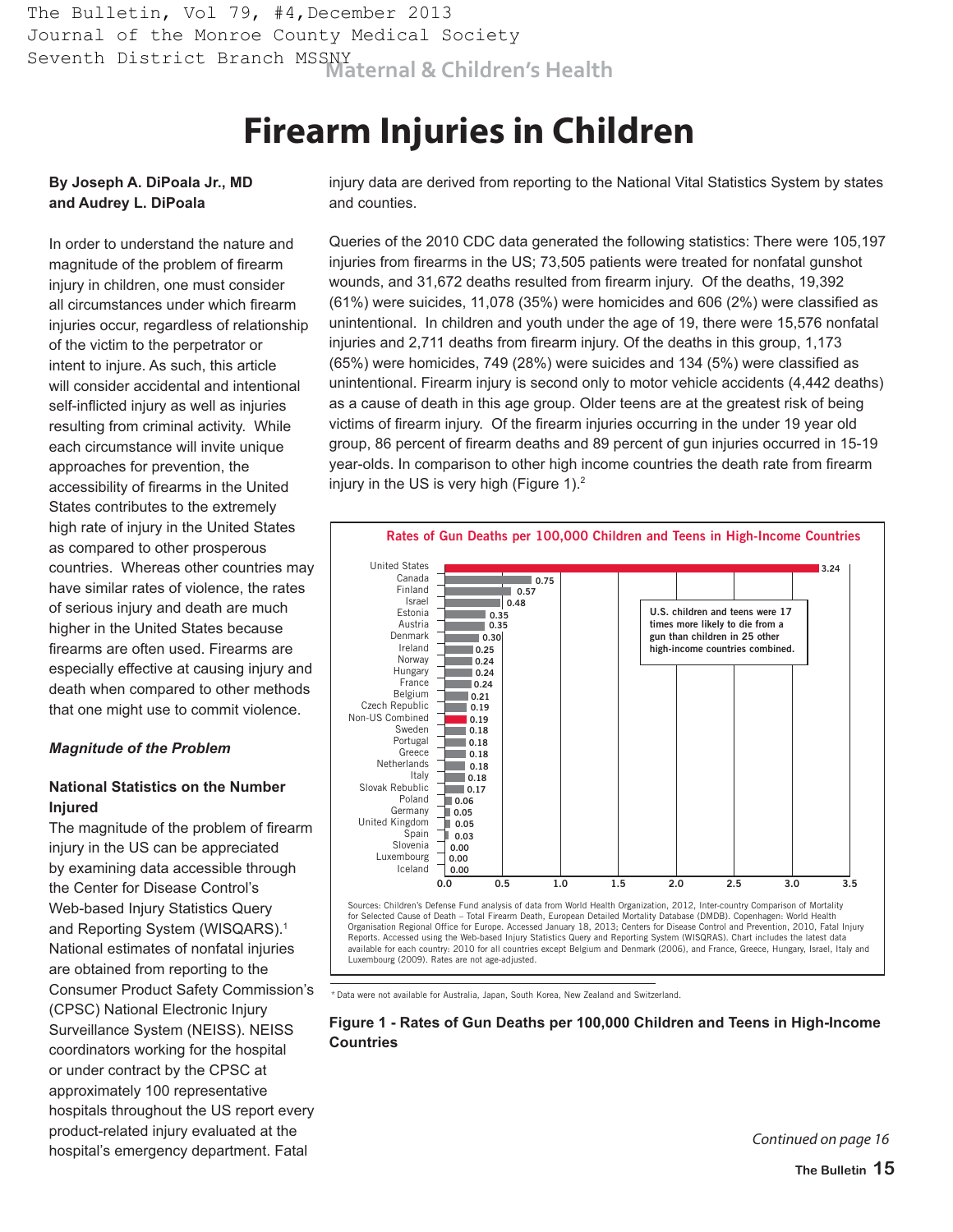# **Firearm Injuries in Children**

Continued from page 15

Because firearm injury so frequently involves younger individuals (Figure 2), the years of potential life lost are very high.



**Age Figure 2 - Numbers of fatal and nonfatal firearm injury by age group (Source, CDC).**

When compared to other causes of injury, firearms are the third leading cause of years of potential life lost (Figure 3).



**Figure 3 - Years of potential life lost due to injury (Source, CDC).**

Another way to look at the impact of firearm injury is to look at its effect on life expectancy. As compared to other causes of death to which the US devotes a lot of resources, death from firearm injury has a substantial effect on life expectancy in the US (Table 1). $3$  Reduction in life expectancy as a result of death by firearm is higher than that for both colon and prostate cancer. The life expectancies of males in general, and black males in particular, are affected very significantly by firearm injury.

| <b>Cause of Death</b>                                      | <b>Reduction in</b><br><b>Life Expectancy</b><br>(days) |
|------------------------------------------------------------|---------------------------------------------------------|
| • Lung Cancer                                              | 197                                                     |
| • Motor vehicle accidents                                  | 161                                                     |
| • Firearm injury                                           | 104                                                     |
| • Colon Cancer                                             | 67                                                      |
| • Prostate Cancer                                          | 47                                                      |
| <b>Firearm injury reduction</b><br>in life expectancy for: |                                                         |
| • White males                                              | 151                                                     |
| • Black males                                              | 362                                                     |

**Table 1- Reduction in US life expectancy, in days, by cause and by population. Adapted from Firearm Injury in the US, 2011**

**Rochester Statistics on Number Injured**

There are innovative efforts underway in Rochester to gather data on firearm injury. As one of the first of its kind, the Rochester Shooting Victims Database was developed by researchers at Rochester Institute of Technology's Center for Public Safety Initiatives (CPSI) in partnership with the Monroe Crime Analysis Center (MCAC). Because of the nature of the managing agency, shooting incidents are only included in this database if there was a criminal charge attributed to the shooting at any time. As it currently stands, full records of non-criminal accidental and self-inflicted injuries are not available to be included in the database. Although some self-inflicted events have made t into the MCAC database, an accurate reflection of these injuries is difficult to obtain. The importance of combining these two injury types is clear; without one it is impossible to fully understand the problem of firearm injury and develop effective interventions for preventing them.

For all criminal shootings in Rochester from 2010 through 2012, there were 532 individuals who suffered from gunshot wounds. Of these, 71 were fatal and 461 were nonfatal. Two suicides by firearm made it into the database along with two determined nonfatal selfinflicted gunshot wounds and seventeen suspected self-inflicted gunshot wounds. During this period, 90 shooting victims were

Continued on page 17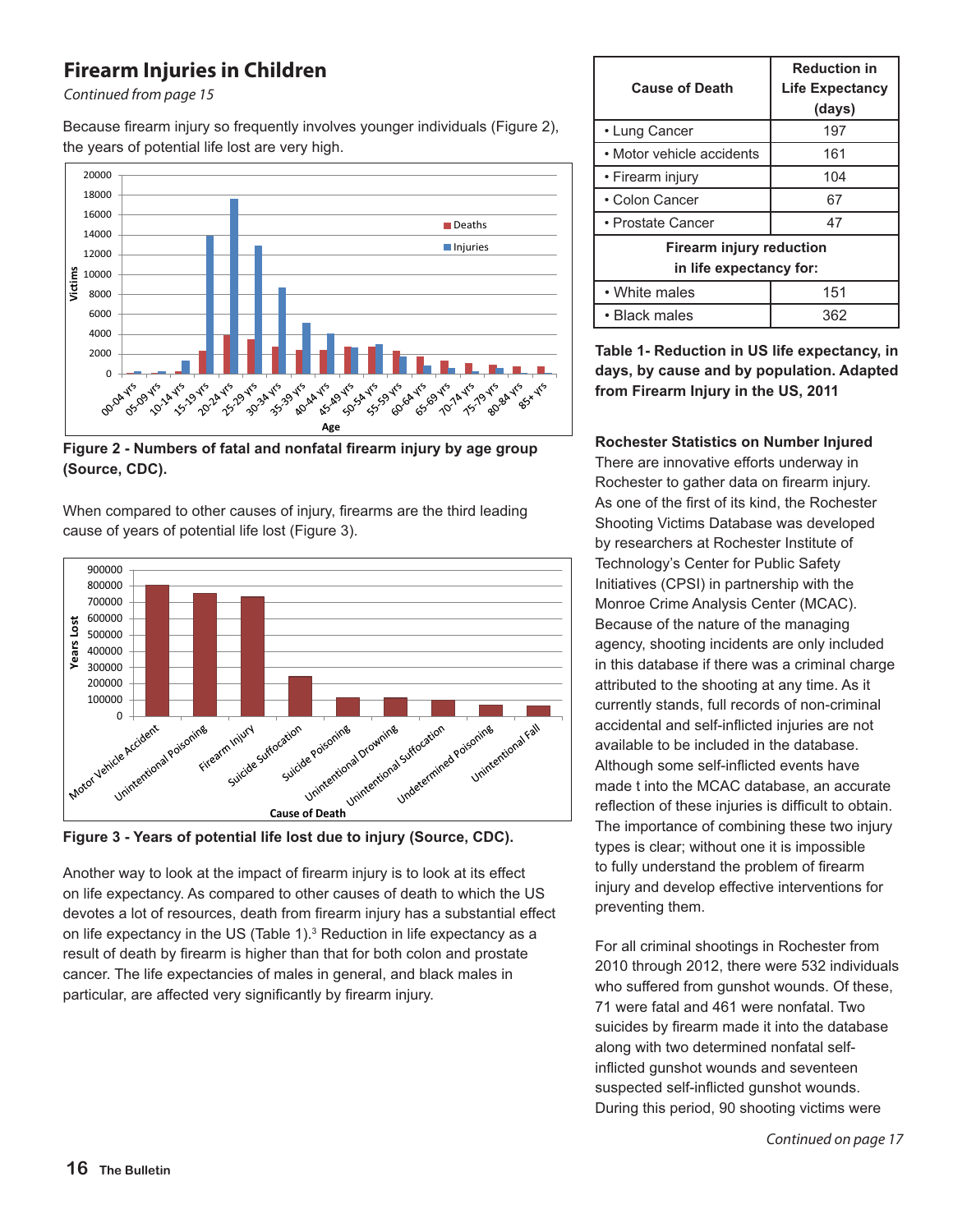# **Firearm Injuries in Children**

#### Continued from page 16

children ages 18 and younger. Nine of these were fatal including one that was a suicide in connection to a murder (the murder victim was over the age of 18). Rochester shooting statistics by age and race reflect the great disparity shown in national statistics. In the three-year study period, 90% of the children who were victims of firearm injury were black. Furthermore, black males under the age of 18 were almost nineteen times more likely to become a shooting victim than their white counterparts. Though the proportion of children 18 and younger was just under 17% of shooting victims, half of the total shooting victims were 23 years old or younger.

## **The Cost of Firearm Injury**

The Pacific Institute for Research and Evaluation produced a comprehensive estimate of the cost of firearm injury based on 2010 CDC data.<sup>4</sup> They estimated the cost of gun injury to be \$174 billion that year, taking into account the costs of medical care, work loss, mental health care, emergency transport, police, criminal justice, claims processing, employer cost and quality of life. At \$113 billion, quality of life cost (pain, suffering, and loss of enjoyment of life of people who were shot and their families) was the largest contributor to the total. The Pacific Institute estimate did not include the cost of lost property value or property tax revenue.<sup>3</sup>

We used the CDC's WISQARS to estimate the cost of gun injury in 0-19 year old children. Based on 2005 data, medical and lost work costs alone amounted to \$5.5 billion. When criminal activity is involved, as it is in 2/3 of the cases, the economic cost is much higher because of the criminal justice, quality of life and property value costs in the area in which these crimes occur. With tools available to us, we were not able to include these costs in our estimate.

A complete estimate cost must take into account economic and non-economic costs, including at least:

- 1. Healthcare costs associated with treatment of the acute injury and physical and psychological rehabilitation of the victims
- 2. Lost productivity of the injured individuals and the family members caring for them
- 3. Police costs for investigation, criminal justice costs for prosecution and incarceration costs for those found guilty of a crime
- 4. Cost of security in schools and other public places
- 5. Lost property value
- 6. Reduced property tax revenue making it more difficult to pay for programs and services that interrupt the cycles of poverty and violence
- 7. Pain and suffering of victims and their families
- 8. Loss of a sense of safety and security in the

community

- 9. Employer costs related to replacing lost worker productivity, recruitment, retraining
- 10. Limitations on where and when to travel or be outside to the extent that in some communities it limits opportunities for play and has been proposed as a contributor to obesity

#### **Firearm Injury as a Public Health Problem**

Organized medicine has long recognized firearm injuries as a public health issue with the American Medical Association calling for a public health approach to the problem since at least 1987.<sup>7</sup> This approach involves (1) defining the problem, (2) identifying risk and protective factors, (3) developing and testing strategies, and (4) assuring widespread adoption. Despite the longstanding calls for action, we are still struggling to complete step 2.

In comparison to other types of injury on which the US has made major public health efforts, those dedicated to firearm injury are relatively small. For example, prior to enactment of laws mandating bicycle helmet use, head injury caused approximately 600 deaths and 181,000 emergency department visits per year. 5 While accounting for more injuries overall, the number of deaths due to bicycle injury at that time is 2% of the number of deaths due to firearm injury in 2010. With physicians as very important participants, our nation put into place robust public health efforts that by legislation, education and efforts directed at changing social norms resulted in a very high proportion of bicycle riders now wearing helmets. Similarly, we have made tremendous strides in reducing motor vehicle injuries. As was the case with bicycle helmets, the success involves education, legislation and changing social norms. Many physicians continue to play an important role by routinely asking patients about seatbelt use. Partly because we lack the evidence base to support them, few efforts have been made to prevent gun injury.

In Rochester, there is a public health effort is underway to prevent firearm injury in children. The ASK campaign (Asking Saves Kids), developed by the Center for Prevention of Youth Violence in collaboration with the American Academy of Pediatrics, encourages physicians and their staff to educate parents about the risk of unsecured firearms in homes that their children may be visiting and encourages parents to ask whether the homes have unsecured firearms. Posters and brochures provide parents with suggestions for nonconfrontational ways to initiate conversations regarding unsecured firearms with adults in the homes their children are visiting (Figure 4).